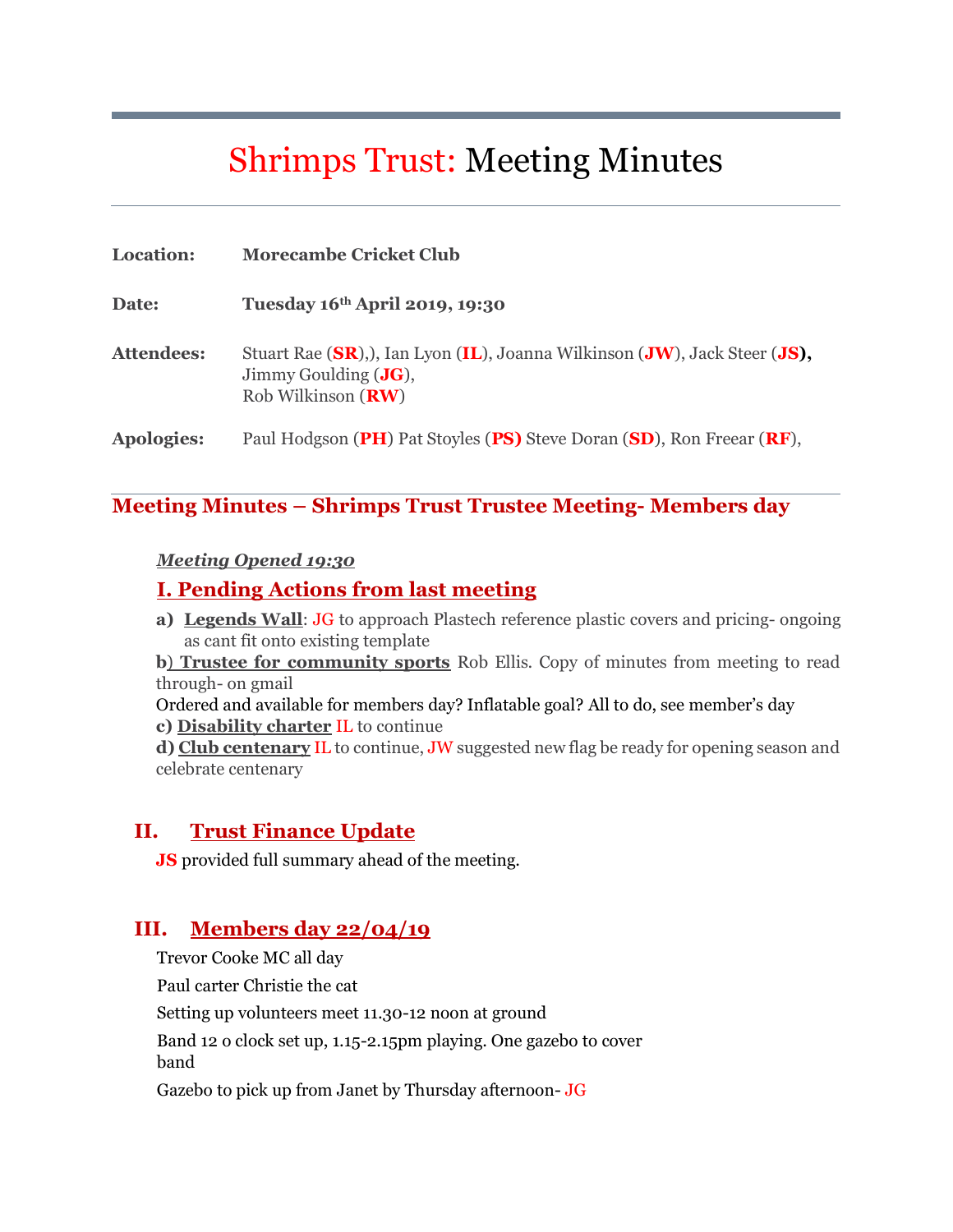SR generator sourced from Pete McCamley- what fuel does it take? does it need collecting?, how big is it for storing during the game

PS to provide fuel and barriers

JW 3 pin to domestic lead to provide, spare extension leads and rubber lead covers and stripy tape

Games van 12.45-2.45pm, requires one domestic socket. Parking in directors parking with entrance onto pavement PH to monitor on the day

Inflatable goal not arrived, decided not replacing.

One table at front of ground for Trevor Cooke

One table for selfie station with gazebo over, to be manned with Christie and Adrian Rigby. SR to contact club re other players and VIP's

Decided no trust info point inside or outside. All volunteers to hand out leaflets and fans player of season nomination slips. SR and JG to produce template and print slips

Message mark with poll info for half time and then with result. JS setting up Facebook poll for man of the match voting

Amber suns setting up after half time. Tables on dance floor and area to be moved back by club staff for band. Table at entry for Trevor MC and raffle. Further table to side of band for Trust point

Playing 5.30pm onwards

#### **IV. Break the gate promo**

Trust not promoted online by club, except one retweet. GH advised in meeting that phased promotions online but not seen by any trust members. Players not seen promoting event either

Extended club shop hours for ticket sales noted

No content regarding Amber suns used by club, despite provided by trust. All agreed disappointing when the potential for further sales for the club of bar etc.

Pop up bar behind goal end provided by club. All seats sold, standing tickets still remain

### **V. Winners**

SR to contact winners of draw and advise of timings

2.30 for 3pm pre match photo

4.30pm for 4.45pm man of the match presentation

Signed shirt n/a, collection anytime